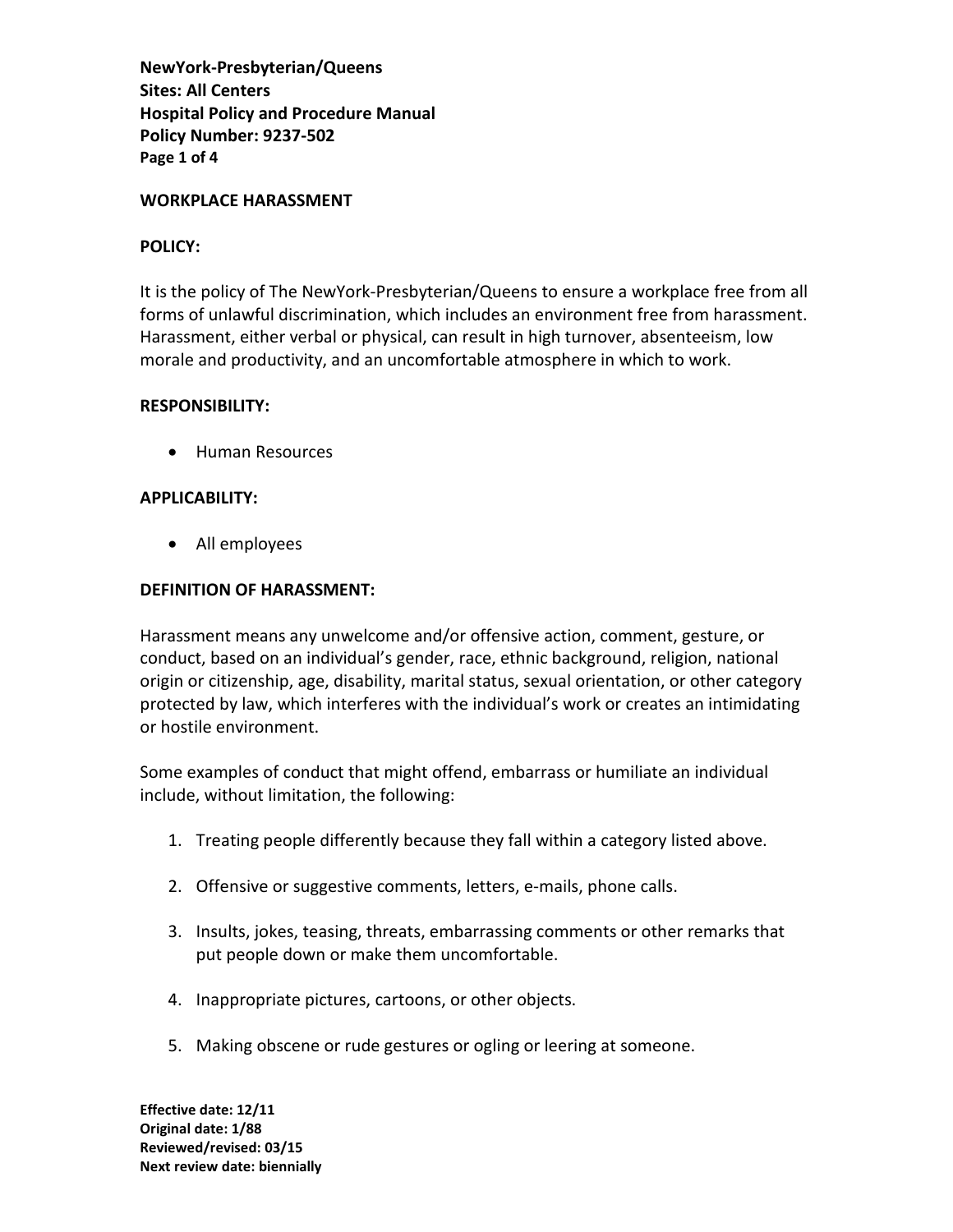**NewYork-Presbyterian/Queens Sites: All Centers Hospital Policy and Procedure Manual Policy Number: 9237-502 Page 2 of 4** 

- 6. Unwanted or unnecessary touching or blocking someone's movement.
- 7. Mimicking a person's accent, or mocking or imitating a disability or stutter.

# **DEFINITION OF SEXUAL HARASSMENT:**

Sexual harassment is defined as any unwelcomed sexual advance, request for sexual favors or other verbal or physical conduct of a sexual nature. It may occur when:

- 1. Submission to such conduct is made, either explicitly or implicitly, a term or condition of an individual's employment; or
- 2. Submissions to or rejection of such conduct by an individual is used as the basis for employment decisions affecting such individual; or
- 3. Such conduct has the purpose or effect of unreasonably interfering with an individual's work performance or creating an intimidating, hostile or offensive work environment.

Some examples of sexual harassment include, without limitation,

- 1. Explicit or implicit promises of career advancement training, awards, lax timekeeping, or lower standards of performance in return for sexual favors.
- 2. Explicit or implicit threats that if the sexual demands are rejected, the victim will not be promoted, will receive a poor performance appraisal or will be assigned to a less desirable position/location.
- 3. Repeated, unwelcome verbal comments, gestures or physical actions of a sexual nature (e.g., touching, pinching, patting, hugging, or kissing).
- 4. Any offensive display in the workplace of sexually suggestive objects or pictures.

# **COMPLAINT PROCEDURE:**

Employees who believe that they have been subjected to harassment are encouraged to report the offending conduct.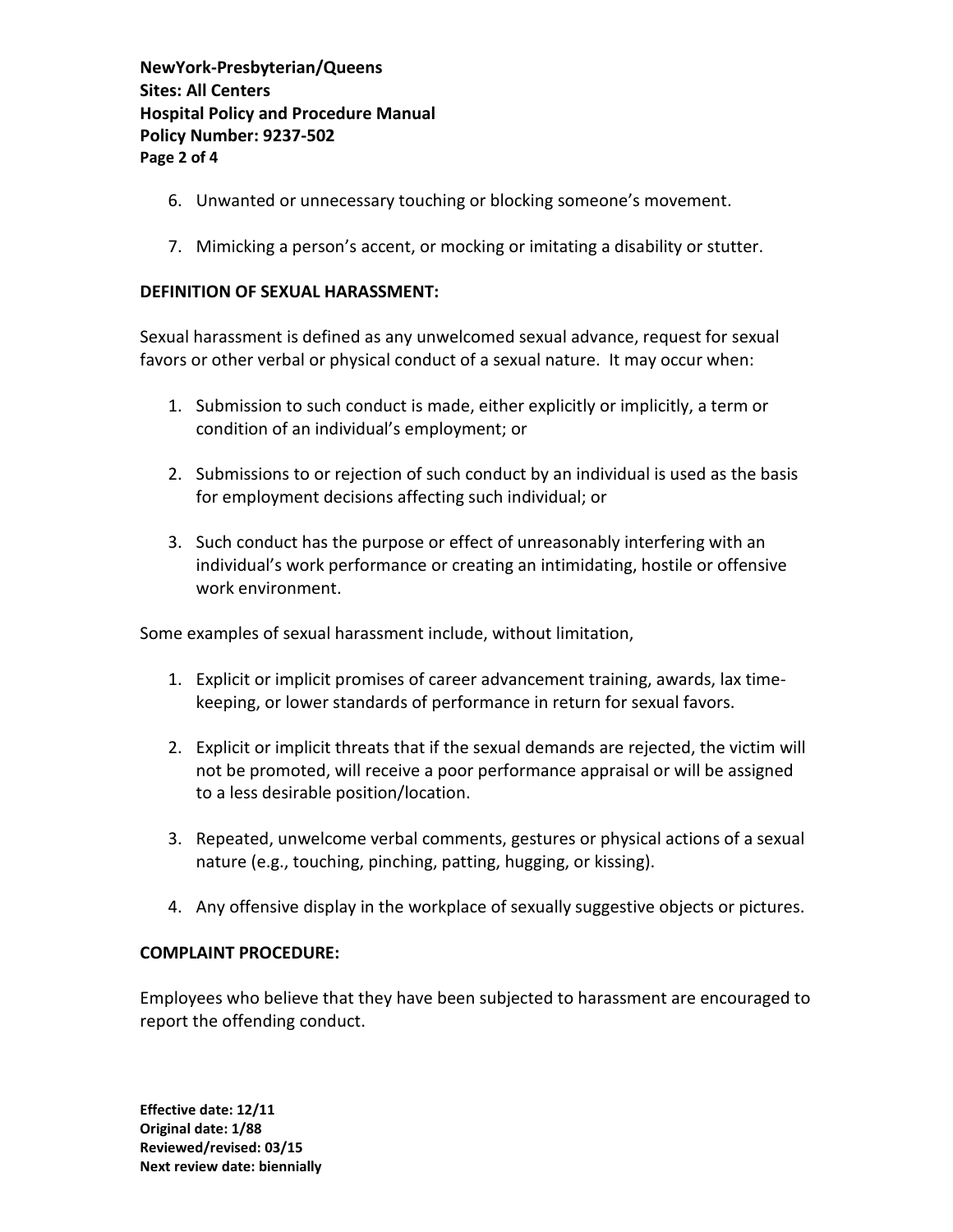**NewYork-Presbyterian/Queens Sites: All Centers Hospital Policy and Procedure Manual Policy Number: 9237-502 Page 3 of 4** 

- 1. If an employee believes he/she has been harassed and feels comfortable discussing the matter directly with the individual(s) who engaged in the conduct, the employee is encouraged to do so. However, employees are not required to complain directly to the individual(s) who engaged in the conduct. Employees may report harassment to their department head, any director, manager, or vice president, or to the Human Resources Department.
- 2. Complaints of harassment should be reported as promptly as possible. Delay in making a complaint may make it more difficult for the Medical Center to investigate the allegations.
- 3. Supervisory and management staff are responsible for immediately reporting any complaint of harassment that they receive, or of which they are aware, to the Vice President and/or Employee Relations Manager.
- 4. Complaints of harassment will be promptly and thoroughly investigated by the Human Resources Department. Employees who make complaints of harassment are expected to cooperate. Complaints will be handled in a confidential manner to the extent possible. Information related to allegations of harassment may be disclosed to appropriate Medical Center staff on a need-to-know basis.
- 5. Following completion of the investigation, the Vice President and /or Employee Relations Manager will recommend or take action as appropriate. Employees found to have engaged in harassing or discriminatory conduct will be subject to disciplinary action, up to and including discharge.
- 6. Employees who make false complaints of harassment in bad faith will be subject to disciplinary action.
- 7. Employees will not be retaliated against for making a complaint of harassment in good faith or participating in an investigation. Any employee who engages in intimidation, coercion, retaliation, or discrimination against an individual who has reported alleged harassment or who has cooperated in an investigation will be subject to disciplinary action, up to and including discharge.

# **Approvals obtained electronically via NAVEX Global Policy Module**

Stephen Mills President & CEO